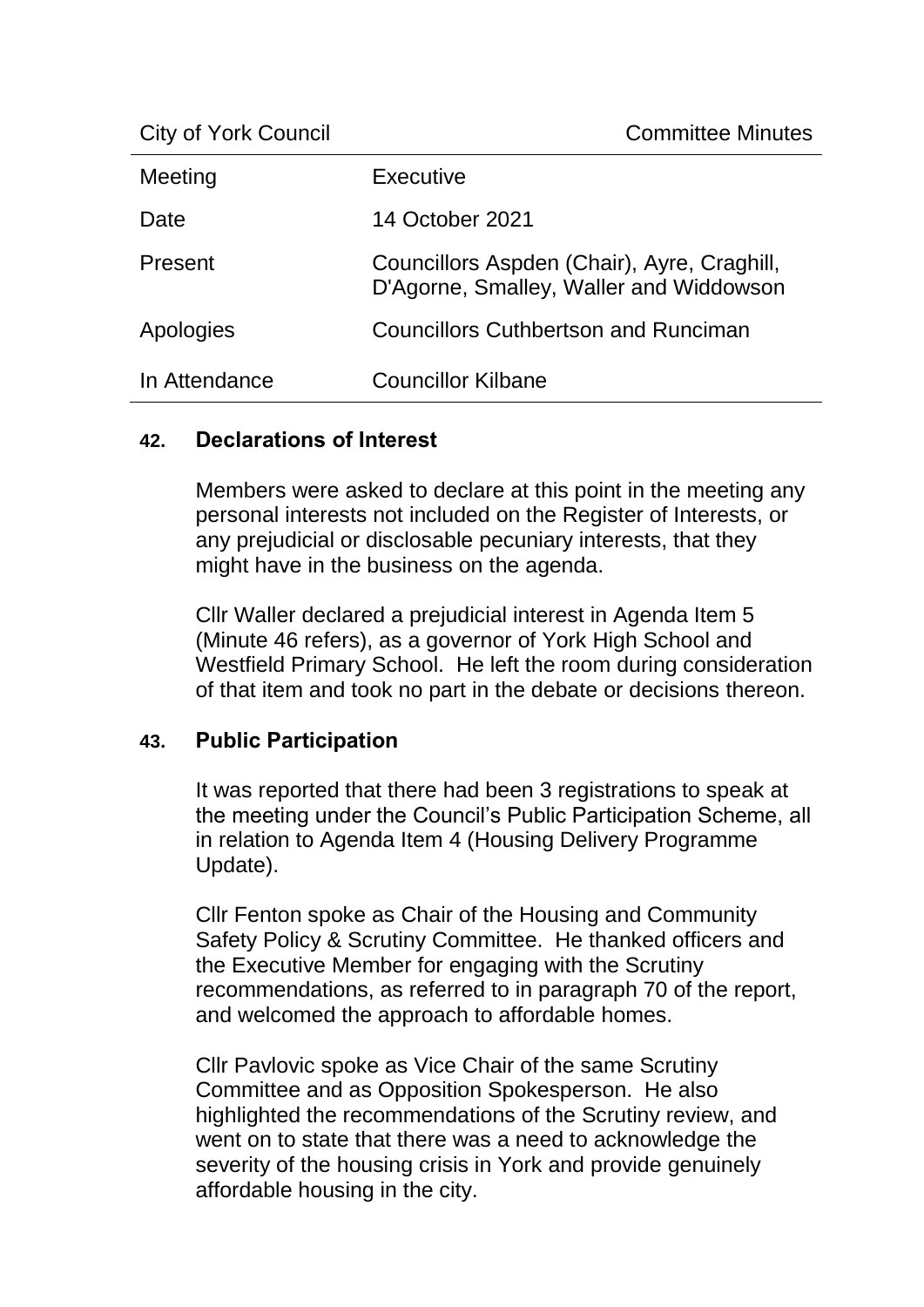Christopher Rainger spoke on behalf of the Fishergate, Fulford & Heslington Local History Society. He urged Members to retain all the existing houses on Ordnance Lane as a heritage asset that would enhance the scheme, noting that they could be refurbished and made more energy efficient, like similar houses in the area.

# **44. Forward Plan**

Members received and noted details of the items that were on the Forward Plan for the next two Executive meetings at the time the agenda was published.

# **45. Housing Delivery Programme Update**

The Director of Housing, Economy & Regeneration presented a report which outlined progress on the Housing Delivery Programme since the last report to Executive on 22 October 2020 (Minute 48 of that meeting refers), and sought approval to submit a planning application for Ordnance Lane and Hospital Fields Road site.

The Programme aimed to deliver over 600 new homes in York, with a minimum 40% of these being affordable housing tenures such as social rent and shared ownership. To date it had attracted grant funding of over £7.5m and was expected to deliver more than 100 affordable homes by the end of 2021. Progress made since last October on Phases 1, 2 and 3 of the Programme was summarised in paragraphs 10-13 of the report, and the financial position was detailed in paragraphs 24-26. Site maps and images of completed and proposed building works were attached at Annexes 1-6.

The Executive Member for Housing & Safer Neighbourhoods welcomed the report, highlighting the quality and sustainability of the new developments, the level of affordable housing, and the amount of community engagement in the Programme. In response to matters raised under Public Participation, she welcomed the involvement of Scrutiny, noting that some houses at Lowfield had been prioritised for key workers and that there were plans to work more closely with Housing Authorities, including at York Central. Regarding Ordnance Lane, officers confirmed that retaining the buildings referred to, which were in poor condition, would constrain the site layout and reduce the number of homes.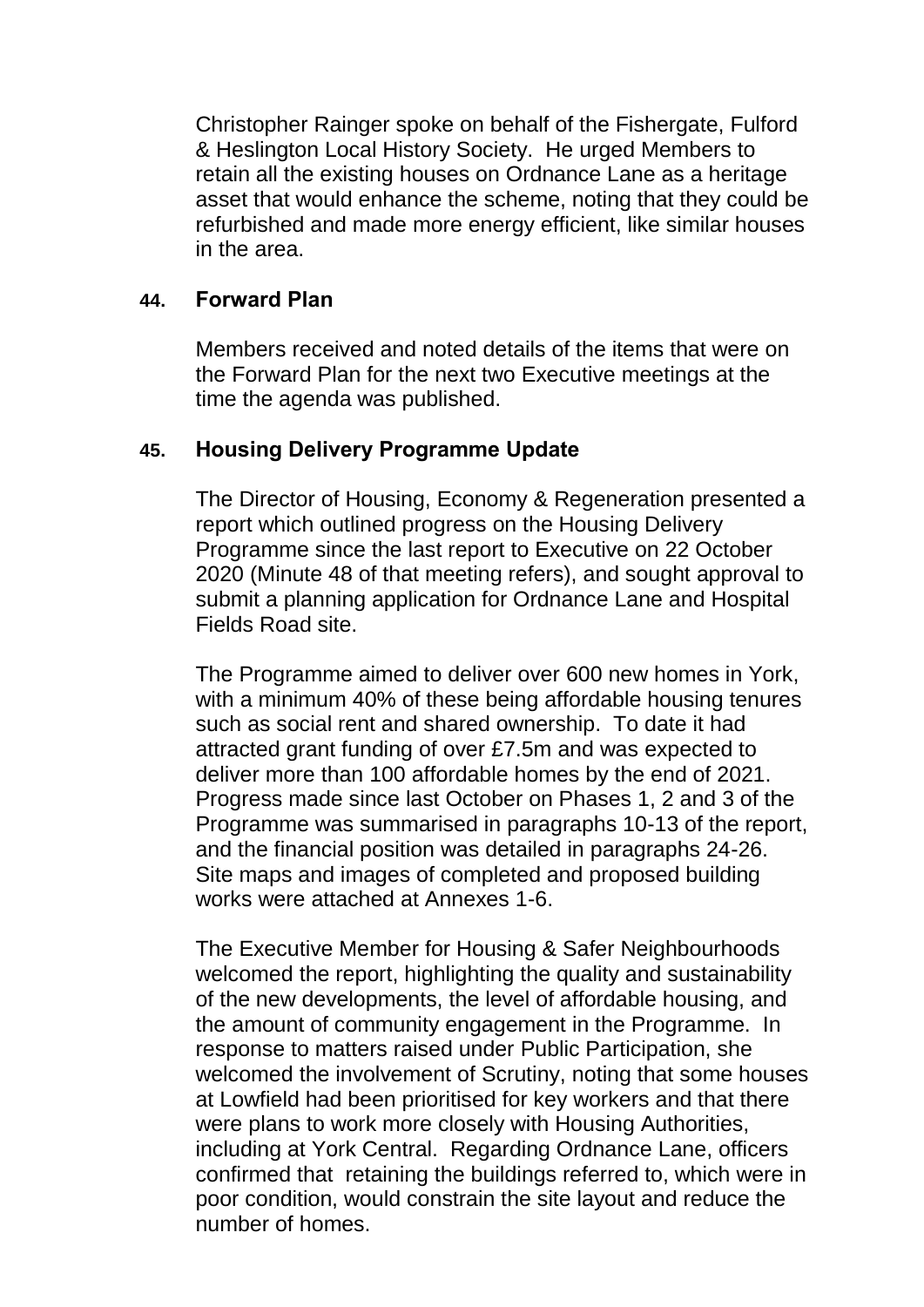Resolved: (i) That approval be given to submit a planning application to deliver new homes, community and flexible commercial spaces at the Ordnance Lane and Hospital Fields Road site.

> (ii) That it be noted that an outline business case has been developed and that this will be refined and brought before Executive post planning permission, to allocate a construction development budget to the project, transfer the general fund part of the site into the HRA through appropriation, and agree the procurement of a construction partner.

> (iii) That the grant offer of £2.64m under the Brownfield Land Release Fund be accepted to support projects at Ordnance Lane, the former Tang Hall Library site, and Chaloners Road Garage Court, and that approval be given to:

- use up to £700k of this allocation for the Ordnance Lane project to undertake utility works on site and prepare a tender pack to procure a contractor to undertake enabling works; and
- put the enabling works contract out to the market, with the contract signed after the business case for the whole site redevelopment has been approved by Executive.

(iii) That an additional £500k be allocated from the Housing Delivery Programme capital budget in order to undertake detailed design work at the Ordnance Lane and Hospital Fields Road site in conjunction with the submission of the planning application and completion of the financial business case for this site.

(iv) That a grant application be submitted to Homes England to support the delivery of additional Shared Ownership affordable homes on the Ordnance Lane and Hospital Fields Road site.

(v) That the lessons learned on Phase 2 projects within the programme, and the progress and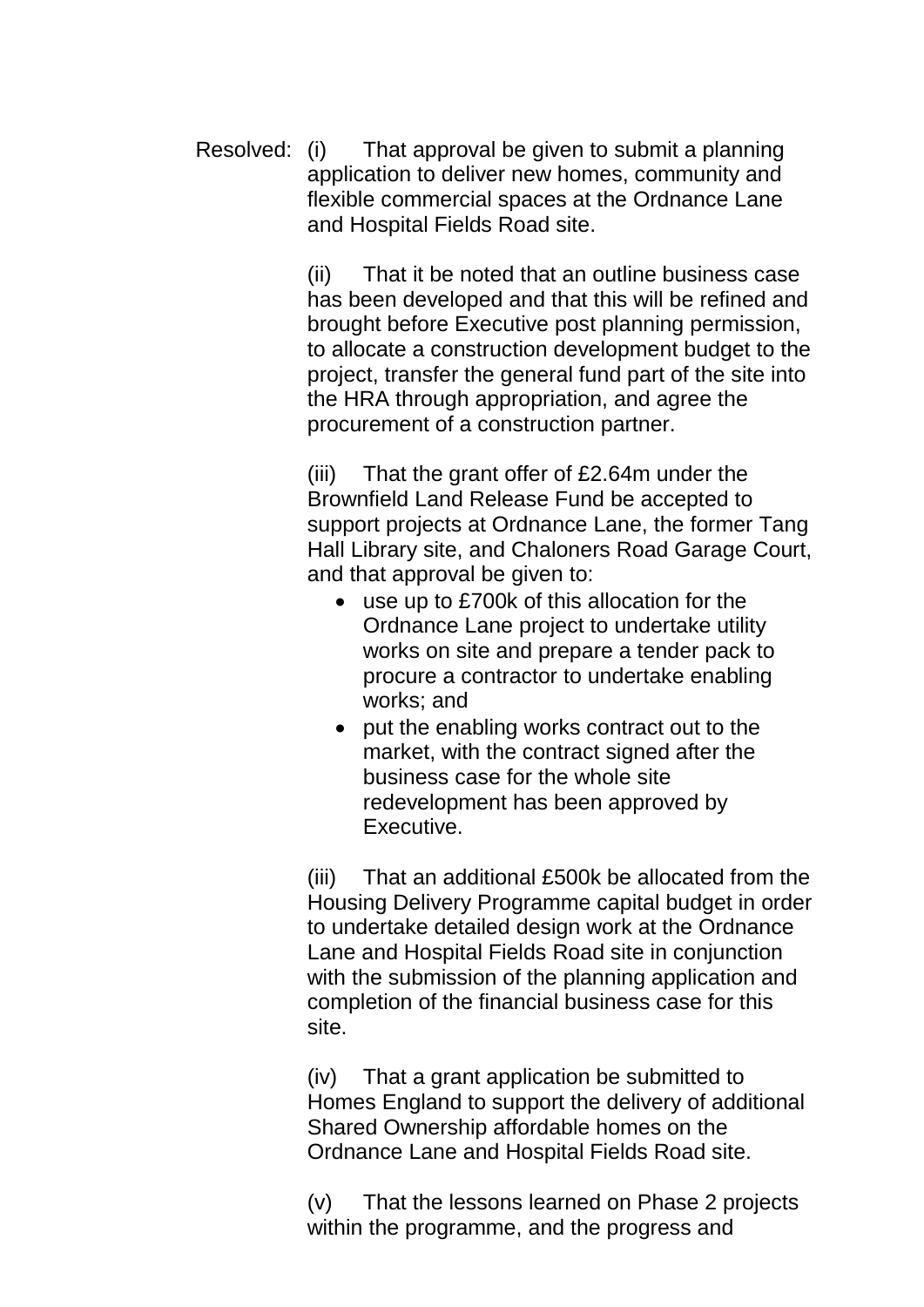approach to projects which may form part of Phase 3 of the programme, including continuing use of the high standards defined in the 'Building Better Places' design manual as the set of objectives for the Housing Delivery Programme, be noted.

(v) That the progress made on bringing forward proposals for the community-led redevelopment of the former Tang Hall Library and the Morrell House site for housing be noted, and that approval be given to dispose of the former Tang Hall Library and Morrell House sites on long leases for the purpose of enabling construction/delivery of community housing, on condition that any such disposal is made at or above its open market valuation and is subject to a deliverable business case provided from community housing organisations.

(vi) That authority be delegated to the Director of Housing, Economy & Regeneration (in consultation with the Chief Finance Officer, Executive Member for Housing, Executive Member for Finance & Performance and the Director of Governance or her delegated officers) to take such steps as are necessary to negotiate and complete the disposal of the sites.

Reason: To progress with the construction, rental and sale of much needed new homes in York set within healthy and sustainable neighbourhoods.

### **46. School Capital Works at Millthorpe and Manor Schools to Accommodate the Expected Demand for Pupils Places from within the Schools' Catchment Area by September 2022**

The Assistant Director, Education and Skills, presented two reports, which provided details of capital work needed to create additional accommodation at Millthorpe School and Manor CE Academy to address current accommodation pressure and meet an expected temporary 3-year demand for pupil places in the Millthorpe catchment area and in the West of York Secondary Planning Area (SPA West), and sought approval for funding to undertake the work.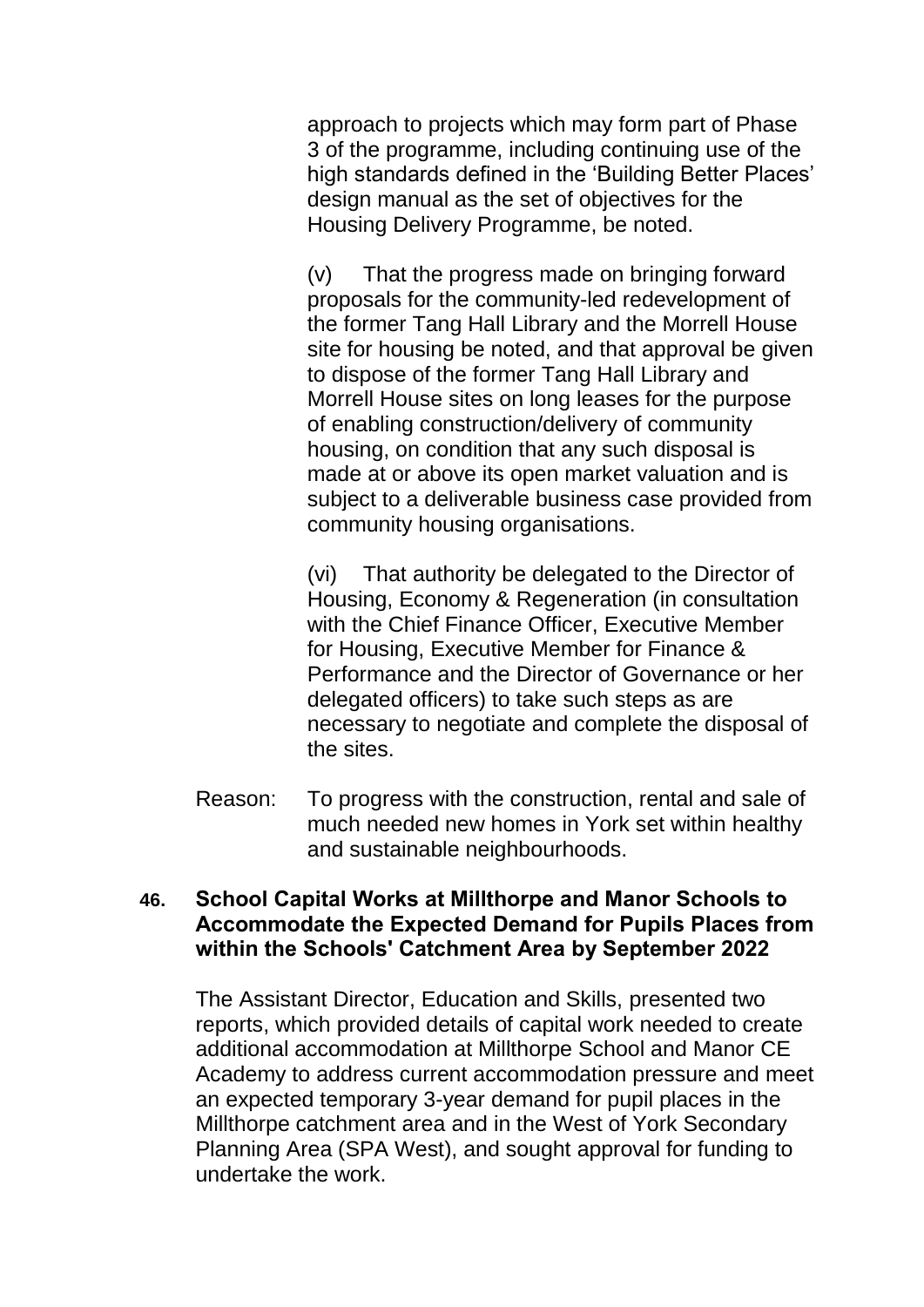Three options were presented in respect of each school, as detailed in paragraphs 14-40 of the Millthorpe report and paragraphs 13-37 of the Manor report and summarised below: **Option 1** – do nothing. This was not recommended, as the needs of pupils and staff could not be met within the existing buildings.

**Option 2** – create additional teaching space only. This was not recommended, as this would not address the issue of circulation around the buildings and the associated risks to safety.

**Option 3** - provide additional teaching & circulation space, at a cost of £1.9m for Millthorpe School and £1.1m for Manor CE Academy. This was the recommended option.

The Leader read out the comments of the Executive Member for Children and Education, who strongly supported the recommended option in each case.

Resolved: (i) That, in respect of Millthorpe School, Option 3 be approved, and that £1.9m be allocated by grant agreement from the Basic Needs Fund to South Bank Academy Trust for capital works to create additional teaching and circulation space at the school.

> (ii) That authority be delegated to the Assistant Director, Education and Skills in consultation with the Director of Governance (or her delegated officers) to take such steps as are necessary to enter into the resulting grant agreement.

Reason: to create the space needed to address current accommodation pressure and fulfil the expected demand for a temporary 3-year bulge of pupil places from within the catchment area of Millthorpe School by September 2022.

> (iii) That, in respect of Manor CE Academy, Option 3 be approved and that funding of £1.1m from the Basic Needs fund (with a proportion to be recouped from S106 monies in relation to the Civil Service housing development) for capital works to the Academy by grant agreement to Hope Sentamu Learning Trust.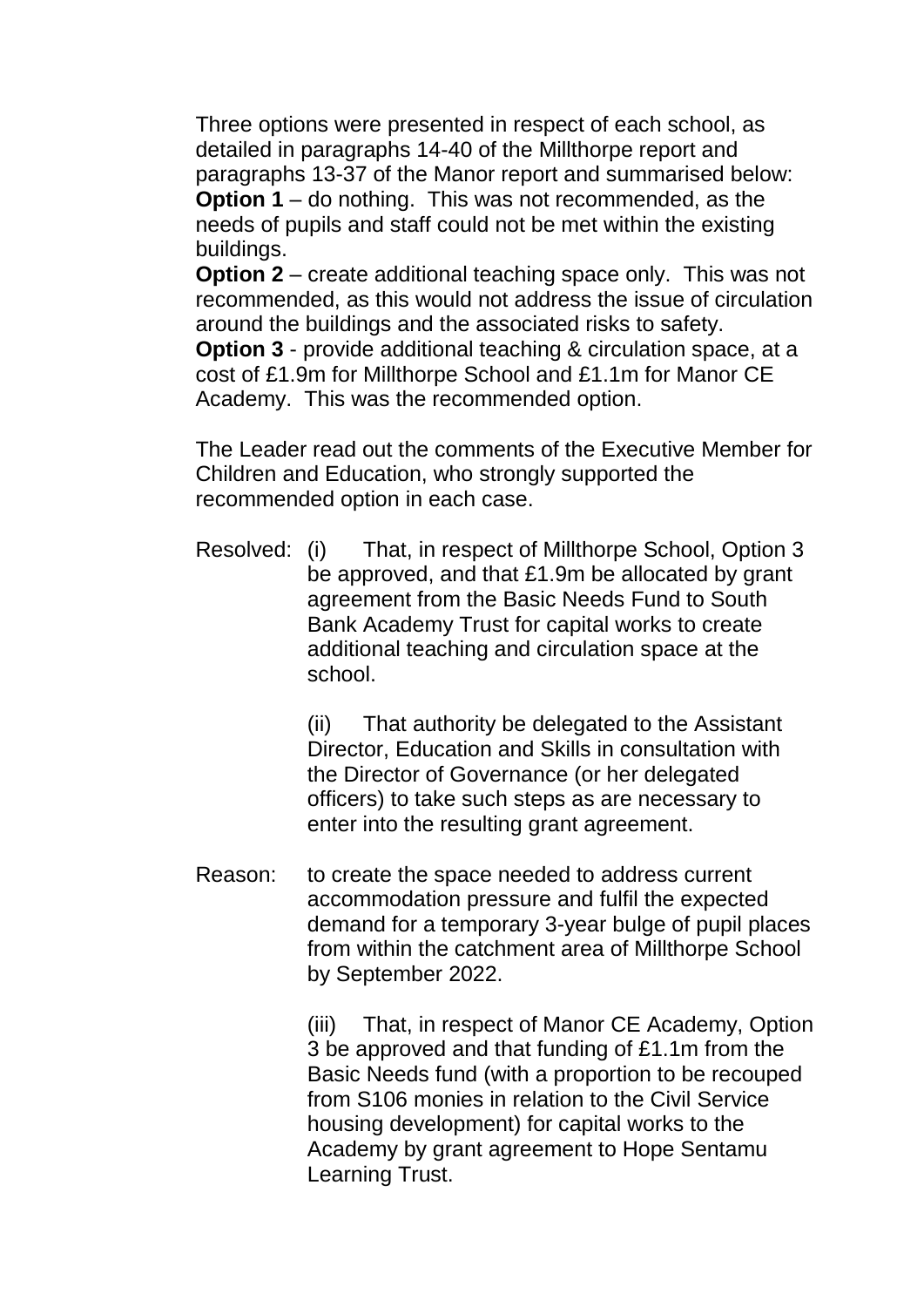(iv) That authority be delegated to the Assistant Director, Education and Skills in consultation with the Director of Governance (or her delegated officers) to take such steps as are necessary to enter into the resulting agreement.

Reason: To create the space needed to address current accommodation pressure and fulfil the expected demand for a temporary 3-year bulge of pupil places in the SPA West area (excluding the Millthorpe catchment area) by September 2022.

# **47. Highways Infrastructure Asset Management Plan**

The Corporate Director of Place and the Head of Highways & Fleet presented a report which sought approval to introduce a strategic approach to the asset management of York's highway network.

This approach involved the introduction of a Highways Improvement Asset Management Plan (HIAMP), and a new Highways Safety Inspection Manual (HSIM), as attached at Annexes A and B to the report. The HIAMP provided an integrated framework for the delivery of highways maintenance services across the city's road and footway network and would become a live and working document. Both documents followed good industry practice as promoted by the UK Road Liaison Group.

In response to questions, officers confirmed that all roads would continue to be maintained, although a limited budget meant that full re-surfacing would be subject to prioritisation.

The Executive Member for Transport welcomed the new approach, which aimed to secure an efficient and effective system and keep roads in a safe condition. Members agreed a minor amendment to the HSIM to include reports / complaints from ward councillors as issues that might lead to enhanced inspection frequency.

Resolved: That the introduction of a highways management framework, including implementation of the Highways Infrastructure Asset Management Plan and the Highways Safety Inspection Manual, be approved, subject to the addition of the words *'and*